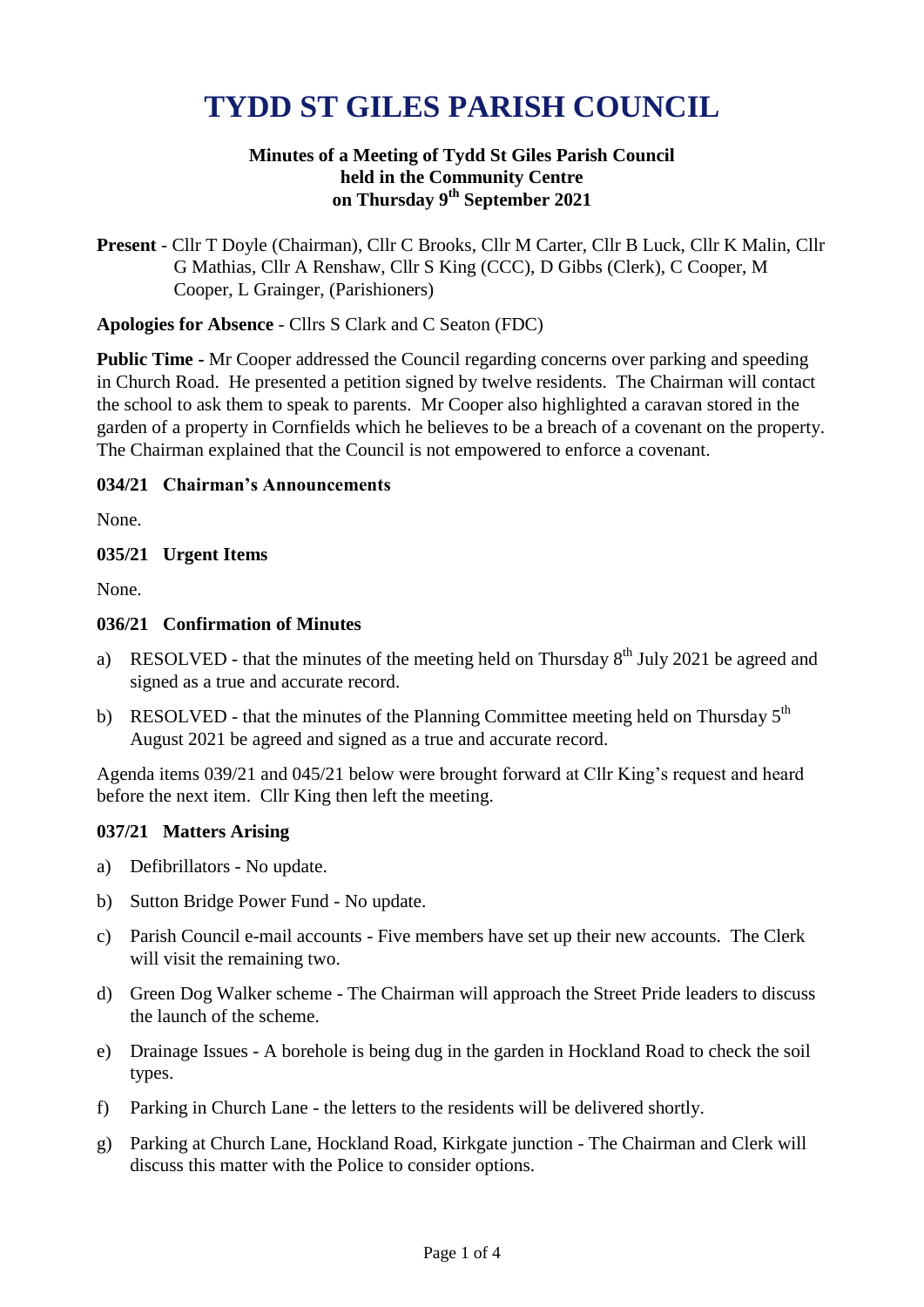# **038/21 Police Matters**

The Chairman and Clerk reported that they had attended an online meeting with the Wisbech Neighbourhood Sergeant and representatives of other parish councils. The pursuit of drug dealers continues. A week dedicated to tackling anti-social behaviour during the school holidays was successful. Parking enforcement remains a priority in Wisbech, for safety reasons. Neighbourhood Watch has launched a nation programme to tackle scammers, entitled Sling Your Hook.

# **039/21 Cambridgeshire County Councillor Report**

Cllr King reported that the Highways and Transport Committee had approved the introduction of civil parking enforcement across the county, with each district to determine how this will be delivered. Once introduced, parking enforcement will no longer be a Police role. The deadline for Local Highways Improvement bids is 30 September and initial feedback from officers regarding the proposal to extend double white lines on the A1101 at Four Gotes had been positive.

## **040/21 Fenland District Councillor Reports**

In the absence of Cllrs Clark and Seaton, there was no report.

# **041/21 Clerk's Report**

The Clerk outlined the meetings attended and correspondence received since the last meeting, including the following:-

| a) | Meetings                                                                                   |
|----|--------------------------------------------------------------------------------------------|
|    | Wisbech Neighbourhood Police - 9 July                                                      |
|    | Brigstock & Wren's Charity - 25 August                                                     |
|    | Tydd St Giles Golf & Country Club - 27 August                                              |
|    | Unleashing Fenland's Potential - 2 September                                               |
| b) | Correspondence                                                                             |
|    | County Council                                                                             |
|    | Highways re Remembrance Events                                                             |
|    | Closure - Hannath Road - 22-24 September                                                   |
|    | Fenland Education Campus SEMH planning consultation and update                             |
|    | Community Gritting Scheme - (decision required)                                            |
|    | Traffic Management for Events training course                                              |
|    | Consultation on the proposal to change the age range at Kinderley Community Primary School |
|    | <b>District Council</b>                                                                    |
|    | Citizens Advice service at Community Hub                                                   |
|    | Workplace vaccination campaign                                                             |
|    | 2021 Annual Household Canvass                                                              |
|    | Pride in Fenland awards launch                                                             |
|    | Community Safety Partnership survey                                                        |
|    | Cambridgeshire & Peterborough Association of Local Councils                                |
|    | Annual awards                                                                              |
|    | Annual Conference                                                                          |
|    | Chairman and Clerk surveys                                                                 |
|    | Cambridgeshire ACRE                                                                        |
|    | <b>Home Energy Support Service</b>                                                         |
|    | <b>Annual General Meeting invitation</b>                                                   |
|    | Cambridgeshire and Peterborough Local Resilience Forum                                     |
|    | County Safety Advisory Group letter re Covid-safe event planning                           |
|    | Cambridgeshire & Peterborough Against Scams Partnership                                    |
|    | Latest scams                                                                               |
|    |                                                                                            |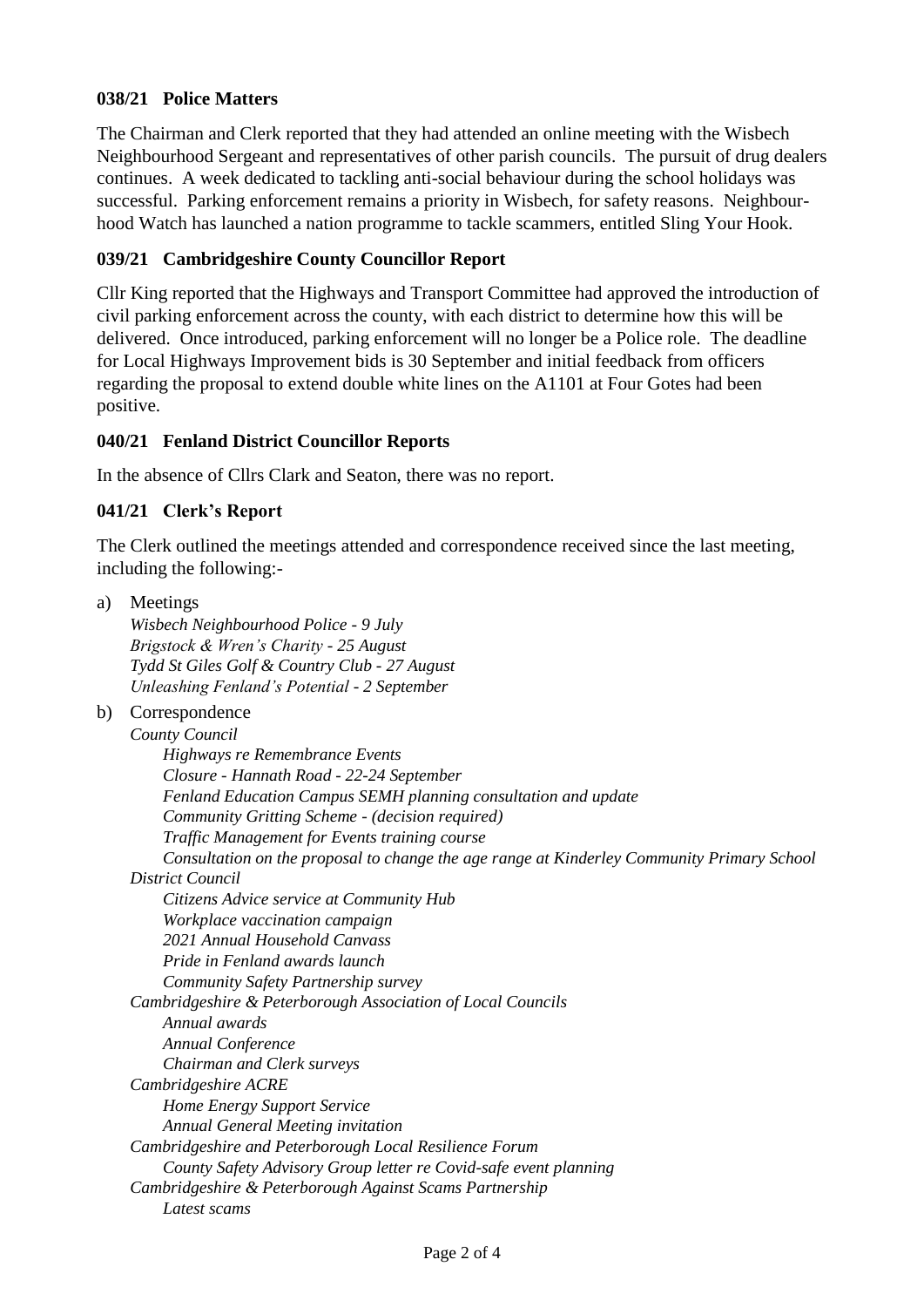*Local Energy Advice Partnership Service re-opening Fenland Bridleways Access Group Group launch*

## **042/21 Working Groups**

- a) Communications No further meetings have taken place. Dates to be agreed. Members will attend the Garage Sale to talk to residents about the work of the Council.
- b) Request for a basketball court The Clerk read a letter from a young resident requesting a basketball court be installed on the playing field. Members agreed to consider this as part of future plans, but also to investigate the possibility of installing a single basketball hoop as one of the first items of equipment. The Clerk will seek prices.
- c) Play equipment inspections and routine maintenance Cllrs Malin, Mathias and Renshaw offered to share responsibility for the weekly inspections. One fault was noted. The zipwire needs tightening.
- d) Litter bins and dog bins The District Council has installed a temporary extra bin in Eaudyke Bank. Members agreed to install a dog bin at the junction of Fold Lane and Kirkgate. The Clerk will discuss a suitable location on Hall Bank with the District Council and investigate the possibility of another outside the Golf Club.

## **043/21 Data Gathering and Digital Mapping**

Cllr Luck reported that this work is still in progress. He is currently focusing on the housing stock data. The asset mapping exercise will be completed shortly. Options for storing and displaying the data are still under consideration.

#### **044/21 Member and Parishioner Issues**

- a) Overgrown dyke behind Fieldside View Members asked the Clerk to check the status of this dyke with the Drainage Board and send a copy of the riparian responsibilities leaflet to the resident if appropriate.
- b) Parking at Church Lane, Hockland Road, Kirkgate junction Members resolved to work with Blades Barbers to encourage safer parking and to discuss the situation with residents of the neighbouring properties.

#### **045/21 Local Highway Improvements**

- a) 2021/22 application The Clerk circulated a draft of the letter to the County Council expressing dissatisfaction over aspects of the LHI assessment process. Members resolved to be a co-signatory to the letter.
- b) 2022/23 application Members discussed three options:
	- i) double white lines on the A1101 at Four Gotes;
	- ii) a re-submission of last year's scheme in Hannath Road; and
	- iii) the purchase of a second MVAS speed monitoring device.

# They resolved to apply for a second MVAS and identify options for further speed reduction signage in Church Lane around Kinderley School.